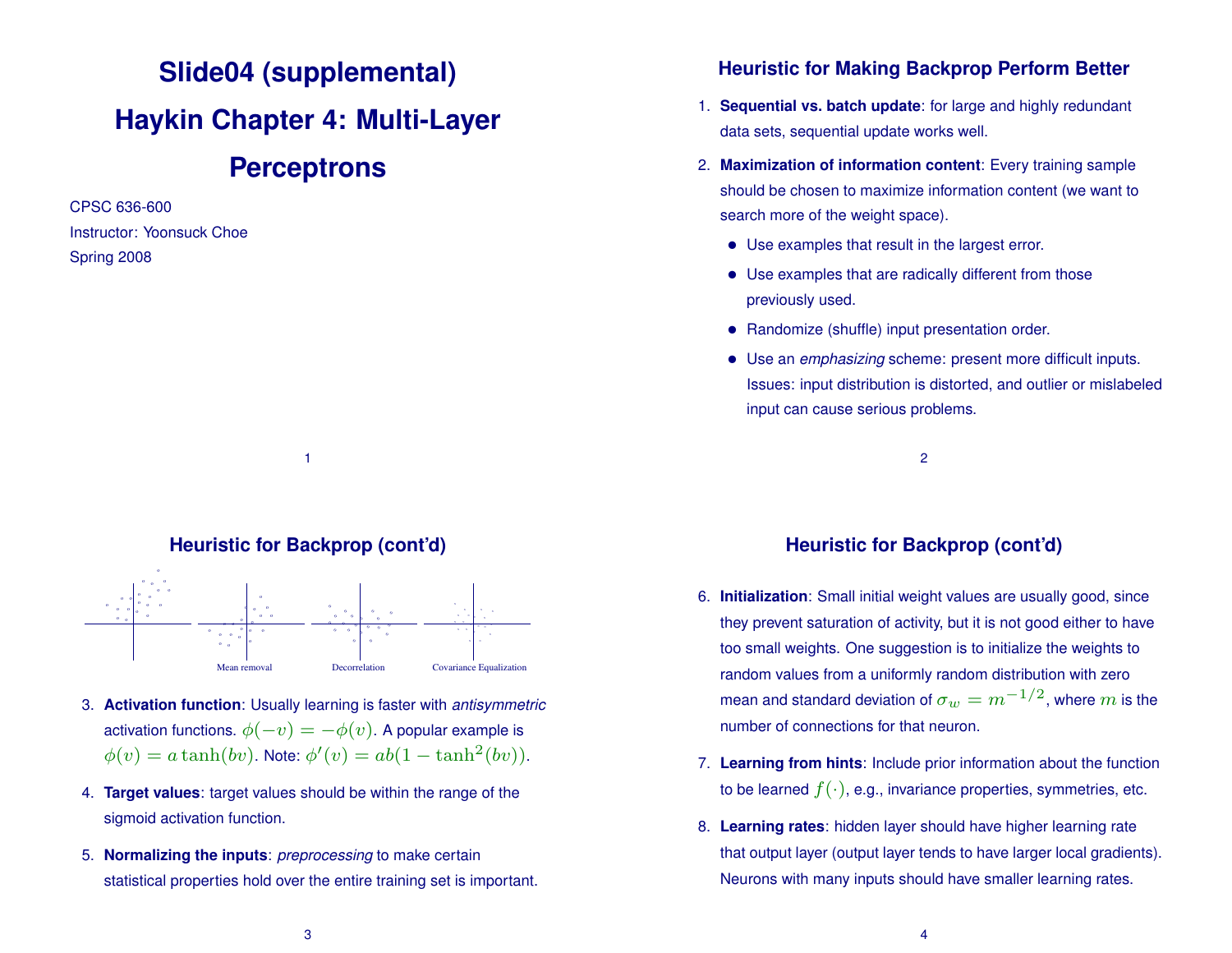#### **Weight Initialization**



- Given an input distribution (zero mean, unit variance), what is the distribution of the *induced local field* (the weighted sum) that gets plugged into the sigmoid  $\phi(\cdot)$ ?
- We want this value  $v$  to be within the ramp region of the sigmoid.
- For this, what should the weight distribution look like?

#### 5

## **Supervised Learning as an Optimization Problem**

- Supervised training of MLP as a problem of *numerical optimization* of  $\mathcal{E}_{\rm av}(\mathbf{w})$  averaged over all input samples.
- Taking the Taylor series expansion:

$$
\mathcal{E}_{av}(\mathbf{w}(n) + \Delta \mathbf{w}(n)) = \mathcal{E}_{av}(\mathbf{w}(n)) + \mathbf{g}^{T}(n)\Delta \mathbf{w}(n) + \frac{1}{2}\Delta \mathbf{w}^{T}(n)\mathbf{H}(n)\Delta \mathbf{w}(n) + HOT,
$$

where

$$
\mathbf{g}(n) = \left. \frac{\partial \mathcal{E}_{\text{av}}(\mathbf{w})}{\partial \mathbf{w}} \right|_{\mathbf{w} = \mathbf{w}(n)} \text{ and } \mathbf{H}(n) = \left. \frac{\partial^2 \mathcal{E}_{\text{av}}(\mathbf{w})}{\partial \mathbf{w}^2} \right|_{\mathbf{w} = \mathbf{w}(n)}
$$

- First-order method: gradient descent (linear approx)  $\Delta \mathbf{w}(n) = -\eta \mathbf{g}(n)$
- Second-order method: *Newton's method* (quadratic approx)  $\Delta \mathbf{w}^*(n) = \mathbf{H}^{-1}(n)\mathbf{g}(n)$

### **Weight Initialization (cont'd)**

- $\bullet$  lnput:  $\mu_y = E[y_i] = 0, \sigma_y^2 = E[(y_i \mu_y)^2] = E[y^2] = 1.$ Also assume  $E[y_i y_k] = 1$  if  $k = i$  and 0 if  $k \neq i$  (inputs are uncorrelated).
- **Weights**:  $\mu_w = E[w_{ji}] = 0$ , and  $\sigma_w = E[(w_{ji} - \mu_w)^2] = E[w_{ji}^2].$
- **Induced local field**:

$$
\mu_v = E[v_j] = E\left[\sum_{i=1}^m w_{ji} y_i\right] = \sum_{i=1}^m E[w_{ji}] E[y_i] = 0.
$$

$$
\sigma_v^2 = E\left[ (v_j - \mu_v)^2 \right] = E[v_j^2] = E\left[ \sum_{i=1}^m \sum_{k=1}^m w_{ji} w_{jk} y_i y_k \right]
$$

$$
= \sum_{i=1}^m \sum_{k=1}^m E[w_{ji} w_{jk}] E[y_i y_k] = \sum_{i=1}^m E[w_{ji}^2] = m \sigma_w^2.
$$
  
We want to adjust  $\sigma_v = m^{1/2} \sigma_w$  to fit within the the ramp of  $\phi(\cdot)$ .

#### **Conjugate Gradient Method: Introduction**

6

- Newton's method, using the inverse of the Hessian  $\mathbf{H}^{-1}(n)$ , has limitations:
	- **–** Computation of the Hessian can be expensive,
	- **–** The Hessian needs to be nonsingular (for the inverse), which is rarely the case.
	- **–** When the cost function is non-quadratic, convergence is not guaranteed.
- **Conjugate gradient method** overcomes the above problems while accelerating convergence (it's a second-order method).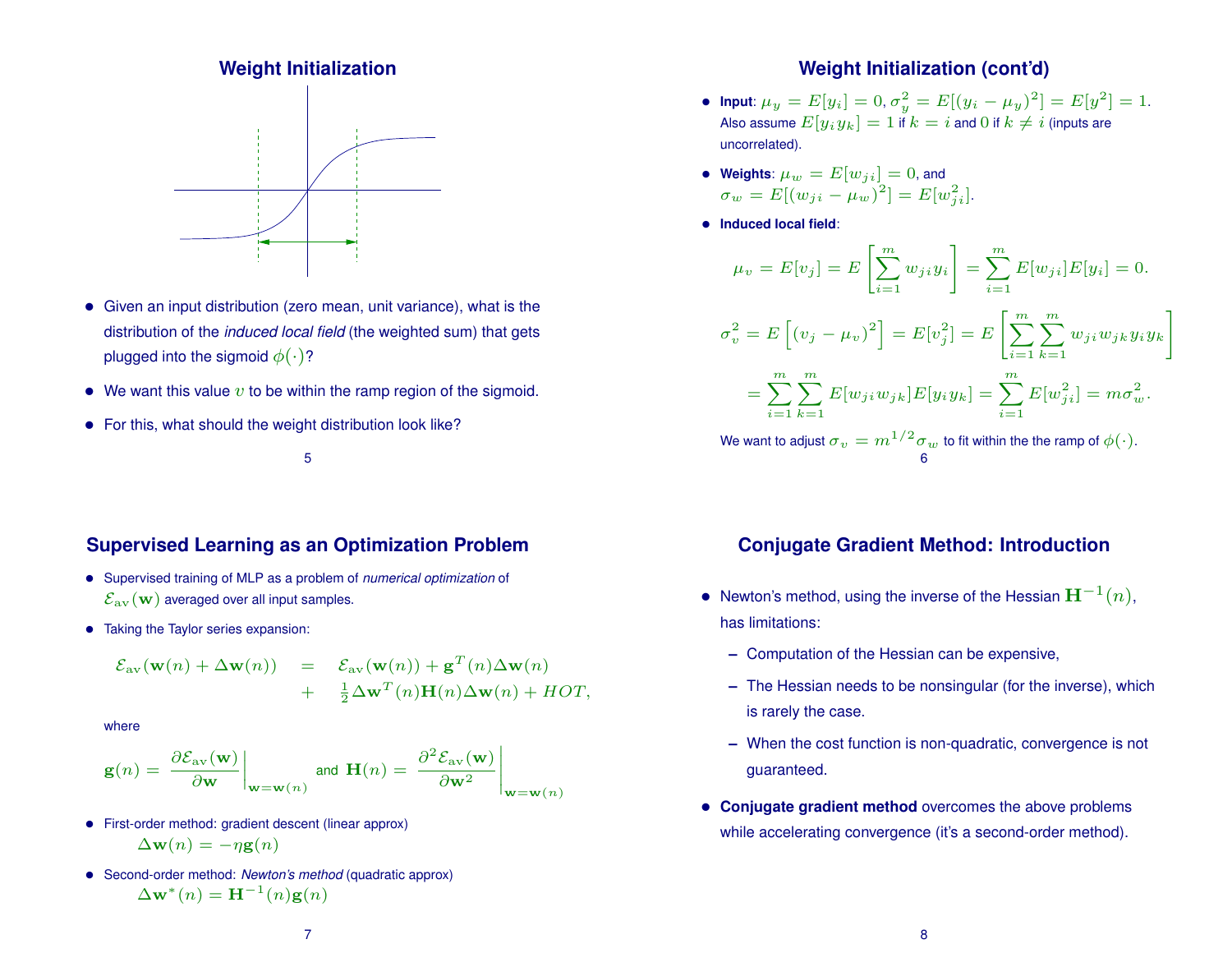#### **Quadratic Function Minimization**

• Consider minimizing the quadratic function  $(A$  is sym. pos. def.):

$$
f(\mathbf{x}) = \frac{1}{2}\mathbf{x}^T \mathbf{A} \mathbf{x} - \mathbf{b}^T \mathbf{x} + c
$$

which is minimized for

$$
\mathbf{x}^* = \mathbf{A}^{-1} \mathbf{b}.
$$

So, the minimization problem turns into solving a system of linear equations:  $\mathbf{A}\mathbf{x}^* = \mathbf{b}$ .

• **Conjugate vectors**: Given an matrix A, nonzero vectors  $\mathbf{s}(0), \mathbf{s}(1), \dots \mathbf{s}(W-1)$  is **A**-conjugate if

$$
\mathbf{s}^T(n)\mathbf{As}(j) = 0 \text{ for all } n \neq j.
$$

When  $A = I$ , the meaning is clear: The vectors are orthogonal.

9

#### **Conjugate Vectors: Properties (Lin. Indep.)**

The conjugate vectors are *linearly independent*, so they can form a basis to span the vector space.

• **Proof**: Assume they are not linearly independent:

$$
\mathbf{s}(0) = \sum_{j=1}^{W-1} \alpha_j \mathbf{s}(j).
$$

Multiplying both sides by  $\mathbf{As}(0)$ , we get:

$$
\mathbf{s}^{T}(0)\mathbf{A}\mathbf{s}(0) = \sum_{j=1}^{W-1} \alpha_{j} \mathbf{s}^{T}(j)\mathbf{A}\mathbf{s}(0).
$$

But, this is 0, since  $\mathbf{s}^T(0)\mathbf{A}\mathbf{s}(0)=0$  since these are conjugate vectors. However,  $\bf{A}$  is positive definite and the vectors are nonzero, the sum cannot be 0, a contradiction. Thus, the conj. vectors are not linearly dependent.

#### **Conjugate Vectors: Properties**

- The square root of the matrix **A** is defined as:  $A = A^{1/2}A^{1/2}$ (existence and uniqueness is guaranteed for pos. semidefinite matrices).
- Since A is **symmetric** positive definite,

$$
\mathbf{A}^T = \left(\mathbf{A}^{1/2}\mathbf{A}^{1/2}\right)^T = (\mathbf{A}^{1/2})^T (\mathbf{A}^{1/2})^T
$$

Thus, we get  $\mathbf{A}^{1/2}=(\mathbf{A}^{1/2})^T.$ 

• Given any conjugate vectors  $x_i$  and  $x_j$ ,

$$
\mathbf{x}_{i} A \mathbf{x}_{j} = \mathbf{x}_{i}^{T} (\mathbf{A}^{1/2} \mathbf{A}^{1/2}) \mathbf{x}_{j} = \mathbf{x}_{i}^{T} ((\mathbf{A}^{1/2})^{T} \mathbf{A}^{1/2}) \mathbf{x}_{j}
$$
  
=  $\mathbf{x}_{i}^{T} (\mathbf{A}^{1/2})^{T} \mathbf{A}^{1/2} \mathbf{x}_{j} = (\mathbf{A}^{1/2} \mathbf{x}_{i})^{T} \mathbf{A}^{1/2} \mathbf{x}_{j} = 0.$ 

• So, transforming any (nonzero) vector  $x_i$  into:

 ${\bf v}_i = {\bf A}^{1/2} {\bf x}_i$ 

results in vectors  $\mathbf{v}_i$  that are mutually orthogonal. 10

#### **Conjugate Direction Method**

• For a quadratic error function  $f(\mathbf{x})$ 

 $\mathbf{x}(n+1) = \mathbf{x}(n) + \eta(n)\mathbf{s}(n), n = 0, 1, ..., W - 1,$ 

where  $\mathbf{x}(0)$  is an arbitrary initial vector and  $\eta(n)$  is defined by

$$
f(\mathbf{x}(n) + \eta(n)\mathbf{s}(n)) = \min_{\eta} f(\mathbf{x}(n) + \eta \mathbf{s}(n)).
$$

The part where  $\eta(n)$  is picked is called a *line search*.

• So, in sum, both the *direction* and the *distance* are determined.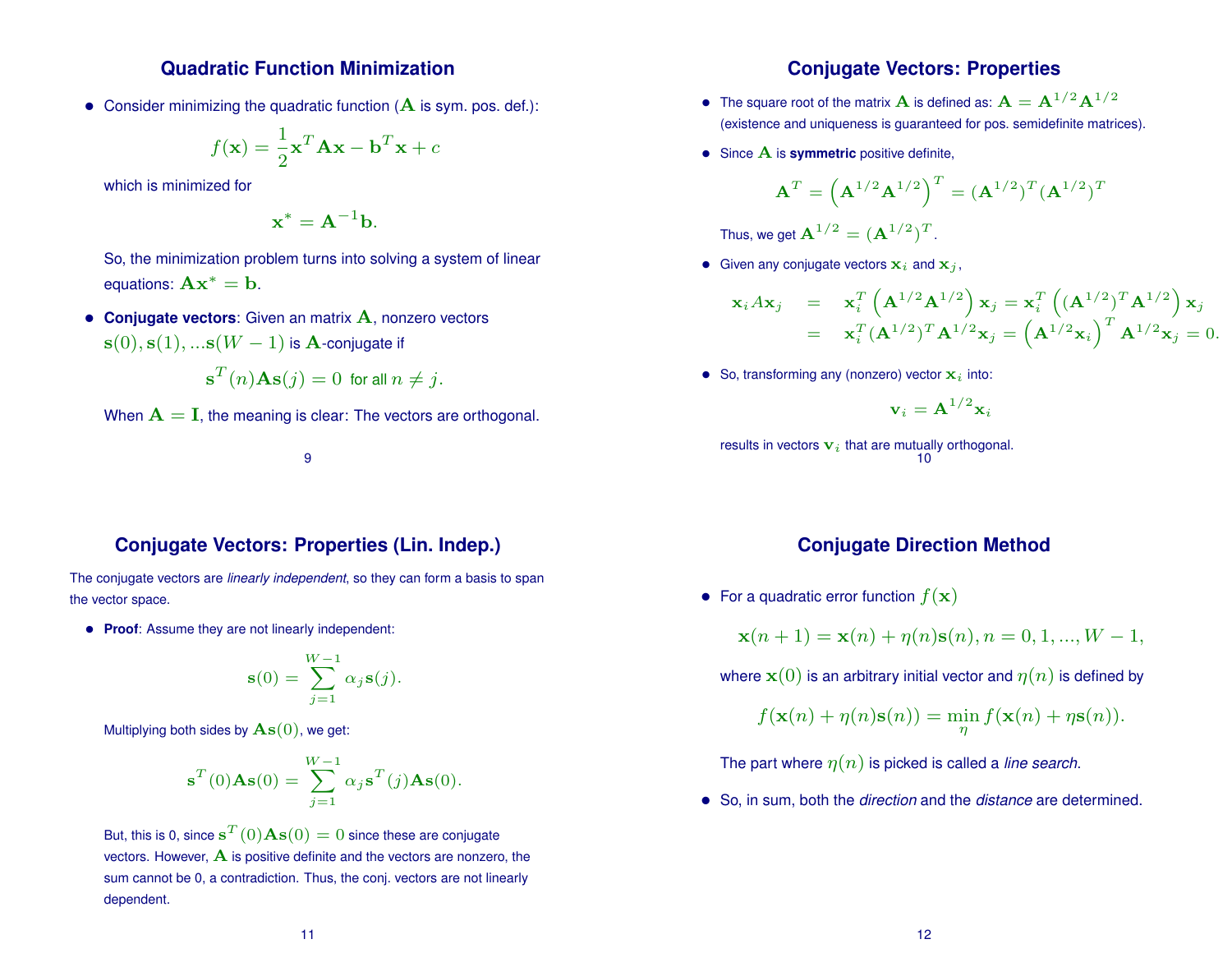### **Conjugate Direction Method (cont'd)**

#### **Observations**

- Since the conjugate vectors are linearly independent, they form a basis that spans the vector space of x.
- The line search results in the following formula for  $\eta$ :

$$
\eta(n) = -\frac{\mathbf{s}^{T}(n)\mathbf{A}\epsilon(n)}{\mathbf{s}^{T}(n)\mathbf{A}\mathbf{s}(n)},
$$

where  $\epsilon(n) = \mathbf{x}(n) - \mathbf{x}^*$  is the error vector.

**–** But x <sup>∗</sup> is unknown!

- 
$$
\mathbf{A}(\mathbf{x} - \mathbf{x}^*) = (\mathbf{A}\mathbf{x} - \mathbf{b}) - \underbrace{(\mathbf{A}\mathbf{x}^* - \mathbf{b})}_{\text{This is 0.}} = (\mathbf{A}\mathbf{x} - \mathbf{b}).
$$

• Starting from an arbitrary  $\mathbf{x}(0)$ , the method reaches the minimum in at most  $W$  iterations.

#### 13

### **Conjugate Direction Method (cont'd)**

• For each iteration  $n, \mathbf{x}(n+1)$  minimizes  $f(\mathbf{x})$  over a linear vector space  $\mathcal{D}_n$  that passes through an arbitrary point  $\mathbf{x}(0)$ , and is spanned by the  $A$ -conjugate vectors:

$$
\mathbf{x}(n+1) = \argmin_{\mathbf{x} \in \mathcal{D}_n} f(\mathbf{x}),
$$

where

$$
\mathcal{D}_n = \left\{ \mathbf{x}(n) \middle| \mathbf{x}(n) = \mathbf{x}(0) + \sum_{j=0}^n \eta(j) \mathbf{s}(j) \right\}.
$$

• The whole scheme depends on the existence of the conjugate vectors s(n): Solution—*conjugate gradient method*.

14

#### **Conjugate Gradient Method**

Determine successive conjugate vectors  $\{s(n)\}\$ in a sequential manner at successive steps.

- **Residual:**  $\mathbf{r}(n) = \mathbf{b} \mathbf{A}\mathbf{x}(n)$  (note: this is  $-\partial f/\partial \mathbf{x}$ ).
- **Recursive step**: Find the next step  $s(n)$  as

$$
\mathbf{s}(n) = \mathbf{r}(n) + \beta(n)\mathbf{s}(n-1), n = 1, 2, ..., W - 1,
$$

where the scaling factor  $\beta(n)$  is determined as

$$
\beta(n) = -\frac{\mathbf{s}^T(n-1)\mathbf{Ar}(n)}{\mathbf{s}^T(n-1)\mathbf{As}(n)}.
$$

This results in conjugate vectors  $s(n)$ !

• **Problem**: we need to know A, with respect to which the vectors are conjugate.

## **Conjugate Gradient Methods: Alternative** β(n)**s**

We can evaluate the scaling factor  $\beta(n)$  without an explicit knowledge of the matrix  $\bf{A}$ , based only on the residuals:

• Polak-Ribiére formula

$$
\beta(n) = -\frac{\mathbf{r}^T(n)(\mathbf{r}(n) - \mathbf{r}(n-1))}{\mathbf{r}^T(n-1)\mathbf{r}(n-1)}.
$$

• Fletcher-Reeves formula

$$
\beta(n) = -\frac{\mathbf{r}^T(n)\mathbf{r}(n)}{\mathbf{r}^T(n-1)\mathbf{r}(n-1)}.
$$

Polak-Ribiére form is superior for nonquadratic cost functions, and is guaranteed to converge if  $\beta = \max(\beta_{\text{PR}}, 0)$ .